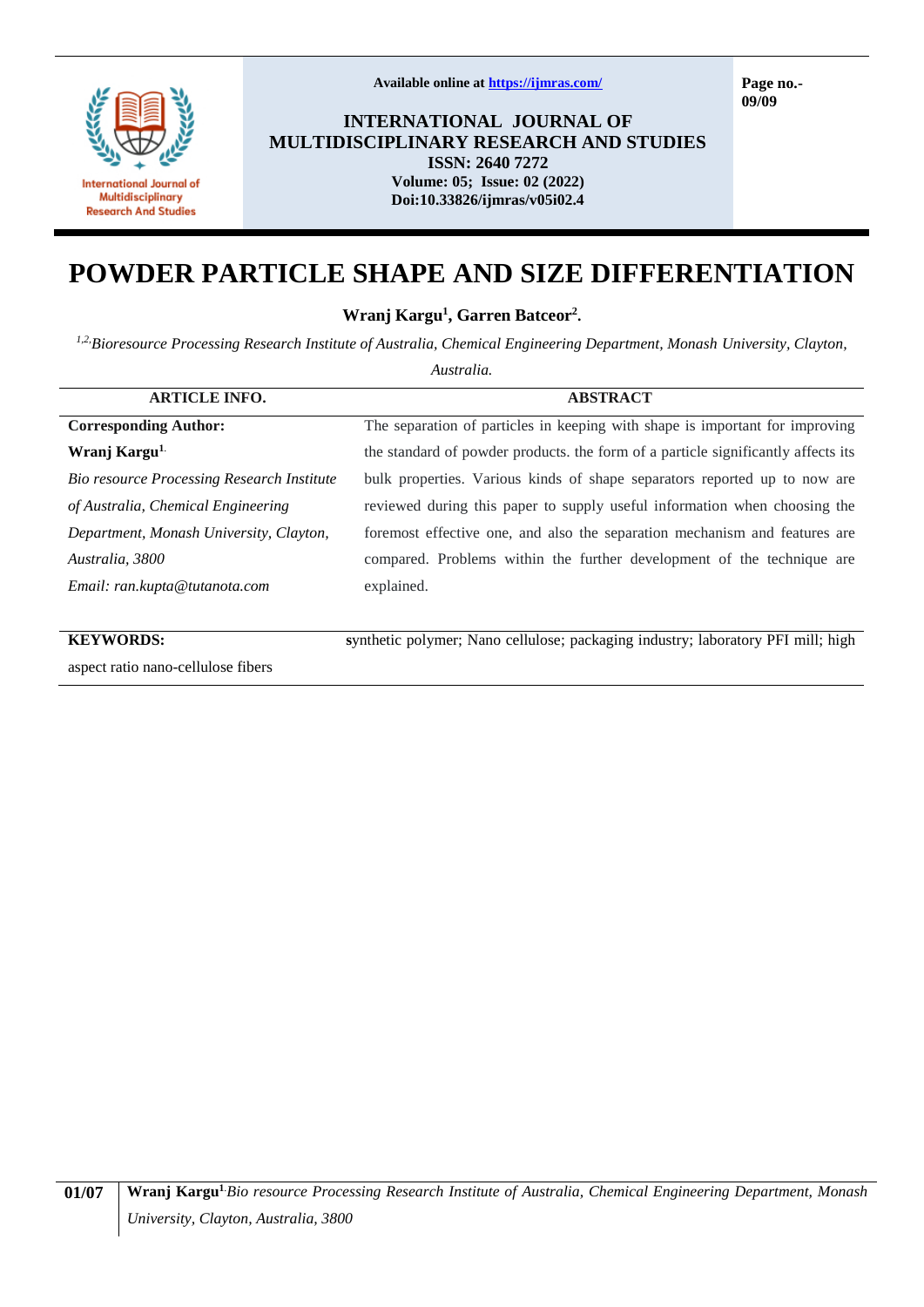#### **INTRODUCTION**

Bulk means properties of particles depend upon the properties of individual particles, like size, density, shape, cohesive force, etc. Hence, the particle quality, based not only on the scale but also on the actual property, should be controlled. so as to regulate the particle size, many separation techniques are developed and extensively used to this point in powder industries [l]. Research into particle separation supported shape, however, is at an early stage, in spite of its significance in improving the standard of powder products PI\* In the present article, the form separation techniques reported up to now are reviewed so as to check their separation mechanisms and features. Problems and future subjects in developing the techniques are discussed. Shape separation methods The difference within the dynamic behavior of particles may be utilized within the separation on the idea not only of shape but also of the opposite criteria. Since the dynamic behavior of particles depends on the form, size, density, etc., and a mixture thereof, particle separation supported a specific single property is difficult generally. Hence, within the shape separation of particles, a dynamic characteristic predominantly full of the particle shape is employed while keeping the opposite factors unchanged. the form separation methods proposed thus far are often classified into four groups which make use of the difference in 1) the particle velocity on a tilted solid wall, 2) the time the particles desire labor under a mesh aperture, 3) their cohesive force to a solid wall, and 4) their settling velocity in liquid. within the following, the separation mechanism and features of assorted methods are going to be explained. Shape separation by tilted plate This method is one that the most elementary and straightforward and lots of shape separation methods proposed to date belong to This category. As observed by Yamamoto et al. [3], Nakagawa et al. [4], and Furuuchi et al. [5], in this method particles tend to be separated per the flatness of the scene of the moving particle. The shape separation appears applicable particularly for round particles that roll on the plate but not

for flat particles that slide on that [5]. particle velocity because of the particle shape. Hence, the plate is typically tilted by some degrees to forestall particles from sliding or jumping. The tilted rotating disk, the tilted rotating cylinder, and therefore the tilted vibrating trough are devised for utilization. The lower limit to the particle size in these shape separators is also some hundred PM because small particles become vulnerable to agglomerate thanks to the influence of the humidity and also the cohesive force between them. Tilted rotating disk The trajectory of particles fed onto the middle of a tilted or conical disk rotating at an occasional speed  $(< 10$  rpm) changes in keeping with the particle shape. Spherical particles go down faster while non-spherical ones stay longer on the disk [7-211. Figure 1 shows a schematic diagram of the form separator devised by Yamamoto et al. [12], which having of a named glass disk, hoppers, and vibratory feeders. The binary mixture of spherical and nonspherical particles is continuously fed onto the purpose f near the disk center and scraped by a logarithmic spiral curved scraper placed on the disk. Rounded and nonrounded particles are collected sequentially in reservoirs P, and Pi. The disk inclined usually ranges from 3 to 7" and various range of particle scrapers are devised: Viswanathan et al. [17] and Aravamudhan et al. [18] used a plate scraper and Riley [8] and Klar



5 Collecting vessel 6 Electric vibratory conveyor 7 Inclined rotating disk 8 Stationary spiral scraper P<sub>3</sub> Spherical particle products P<sub>i</sub> Non-spherical particle products Fig. 1. The tilted rotating disk with a logarithmic-spiral scraper.

**02/09**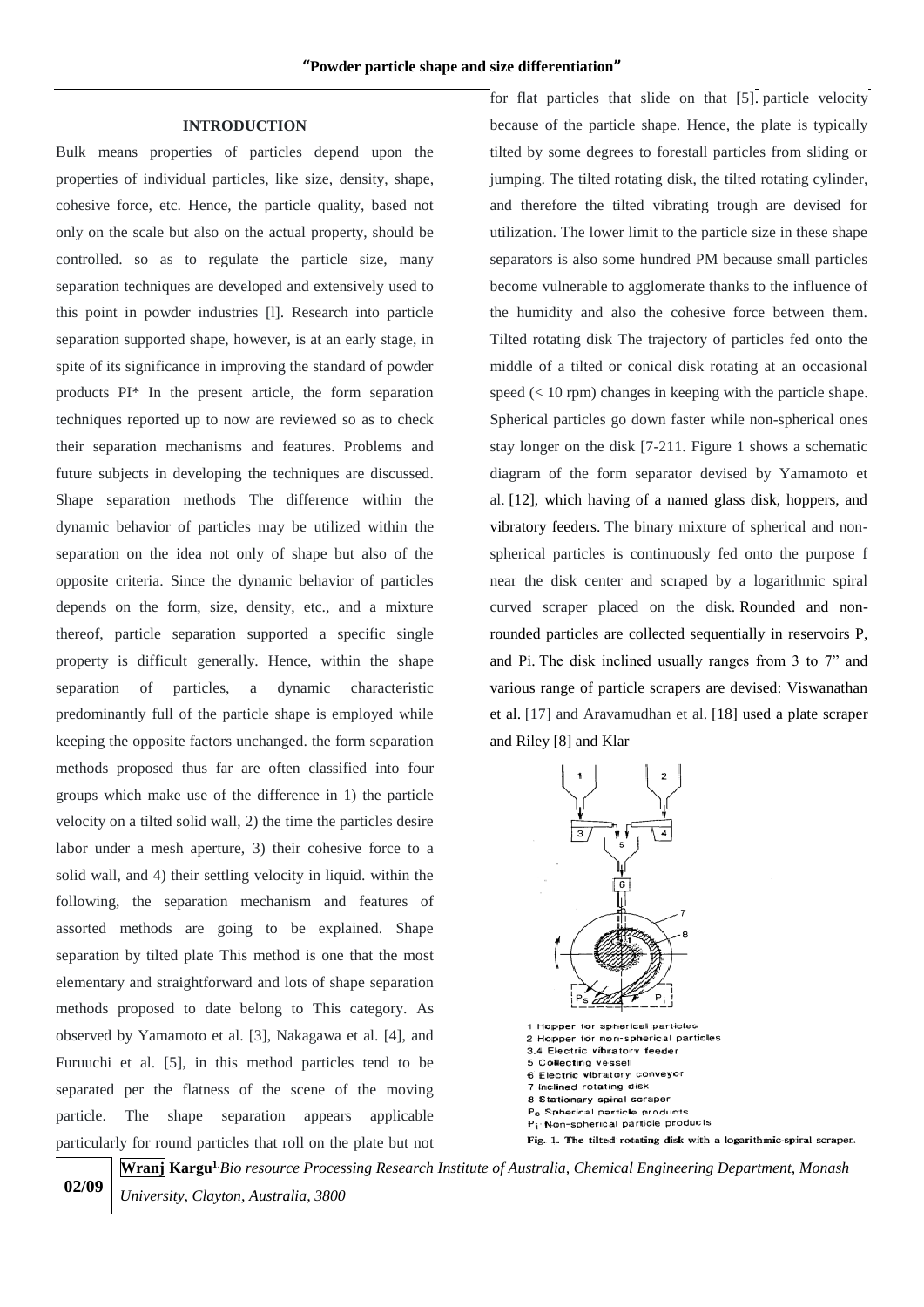it's hard to separate and collect particles at the identical time within the lower a part of the disk. Contrarily, the conical disk can separate particles everywhere on the disk in order that the separation capacity becomes large and separated particles are collected at any position along the disk edge [15, 16, 19, 201. Klar [9] continuously separated atomized copper particles of #140 \_ #200 into 95% of spherical particles and therefore the remainder of non-spherical ones with a capacity of 14 kg/day. Since non-spherical particles are apt to maneuver randomly on the tilted disk and hence are trapped within the flow of spherical particles, the separation procedure should be repeated to realize high accuracy [14] an analogous sort of shape separator, a tilted belt conveyor, has recently been devised [22]. Tilted rotating cylinder The duration of particles in a very tilted, rotating cylinder could also be associated with the particle shape [23, 241. Figure 2 depicts the form separator devised by Waldie [25] The cylinder is gradually tilted to position B and spherical particles emanate. Before non-spherical particles reach the lower end, the cylinder is returned to the initial position A. This procedure is repeated employing a cam mechanism. A baffle shown in Fig. 3 is ready within the cylinder to agitate the particle flow and hence eliminate the effect of interaction among particles. Figure 4 shows a shape separator consisting of a tilted cylinder with a bottom cover and a row of tilted blades attached to the within wall [4, 261 Particles having positive net velocity toward the upper end emanate of the cylinder, leaving the others within the bottom. for every particle, there exists a critical rotational frequency of the cylinder above which



**03/09**



Fig. 3. A baffle inserted in the cylinder shown in Fig. 2.



the Tilted vibrating trough Abe et al. [29] devised a shape separator utilizing the difference within the particle motion on a tilted vibrating trough shown in Fig. 5. A brass open channel, 6 cm wide and 23 cm long, is mounted on a vibrator with an inclination angle (Y. The trough is vibrated within the direction of the angle p with a frequency of 60 Hz. The amplitude is regulated at 132 pm to stop particles from jumping. a mix of spherical and non-spherical particles is fed continuously onto the vibrating trough through a slit placed at -5 mm above the underside plate. The particle size is within the range of 210 to 1190 pm. in line with the coefficient of static friction, the particle velocity on the trough becomes positive or negative as shown in Fig. 6. Solid curves in Fig. 6 . Since the coefficient of static friction depends on the particle shape, particles are often separated supported shape by adjusting the operational conditions of the trough. consistent with the numerical analysis by Shinohara et al. [31] for the particle motion on a tilted

Fig. 2. The tilted rotating cylinder driven by a cam mechanism. (A) Charge and return position. (B) Separating position.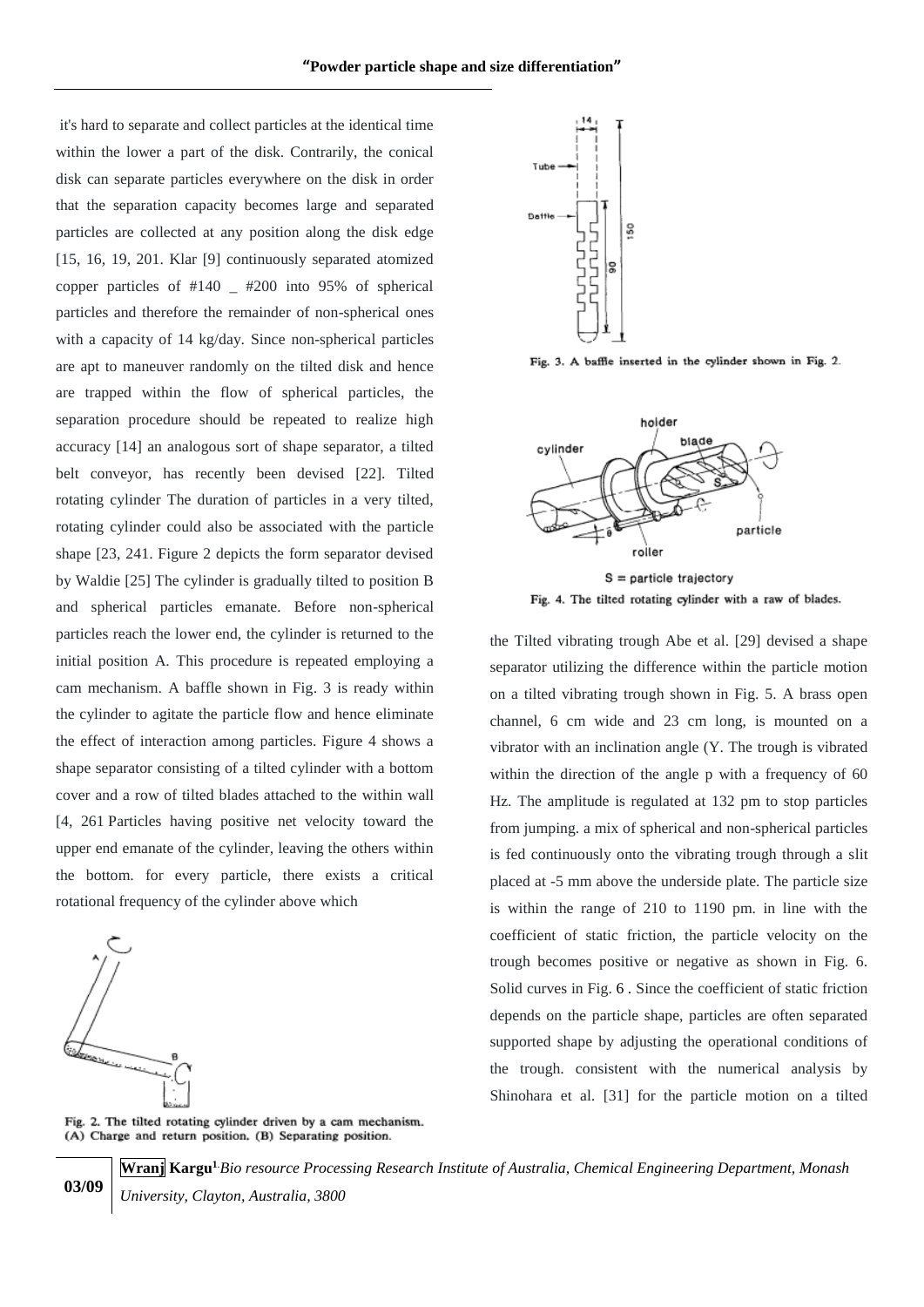#### **"Powder particle shape and size differentiation"**

vibrating plate, the rate and also the moving direction of the particle rely on its size and ratio and



Fig. 5. The tilted vibrating trough.



Fig. 6. The relation between the transporting velocity of particles and the amplitude of the vibration. Solid curves denote the theoretical results by Taniguchi et al. [30].

The wall friction similarly because the vibratory condition. Particles having a side ratio but about 0.7 will be separated, which can't be done by the separation methods mentioned previously. Figure 7 depicts the tilted vibrating trough employed by Ridgway et al. [32, 331 and Lenn et al. [34], which was originally designed for sorting industrial diamond crystalline (Jeffrey-Galion Ltd., Johannesburg). It consists of a triangular matt surfaced deck with a little slope to the horizontal and a bigger slope to the vertical. Particles are fed by a vibratory feeder into one corner of the deck and move across it by gravity and therefore the deck vibration, following different trajectories consistent with shape. Spherical particles leave the deck at the lower point of the correct edge, while irregular ones leave at the upper point. The particles are collected in 13 pots placed next to the deck so as to classify them into various shapes. Iwata et al. [35] made use of the form difference within the particle trajectory on a horizontal circularly vibrating disk with a peripheral wall (Fig. 8). Non-spherical particles, fed between the wall and also the circular sink at the middle, move toward the wall then along the wall to the direction inverse to the vibration, while spherical ones with higher outward velocity rebound from the wall to the sink, where they're captured. The circular vibration could also be a good way of dispersing the particles.



Fig. 7. The Jeffrey-Galion shape-sorting table.



Fig. 8. The horizontal circularly vibrating disk.

Tilted chute In the shape separators mentioned above, the solid the wall is tilted only by some degrees so on prevent particles from sliding or jumping. In contrast, Glezen et al. [36] utilized the jumping motion positively. As shown in Fig. 9, the form separator consists of a feed hopper, chute A with gate, deflector, one collector vial, chute B with gate, deflector, and two collector vials. Each chute is created of six long narrow passages shown in Fig. 10. the fabric of the chute floor and walls is aluminum sand-blasted to the feel of 600-grit abrasive material. The slopes of chutes A and B are respectively 26.0 and 18.5", which are much larger than those of other shape separators. Particles fed from the hopper through the gate bounces up and down and collides with the wall repeatedly while flowing downwards due to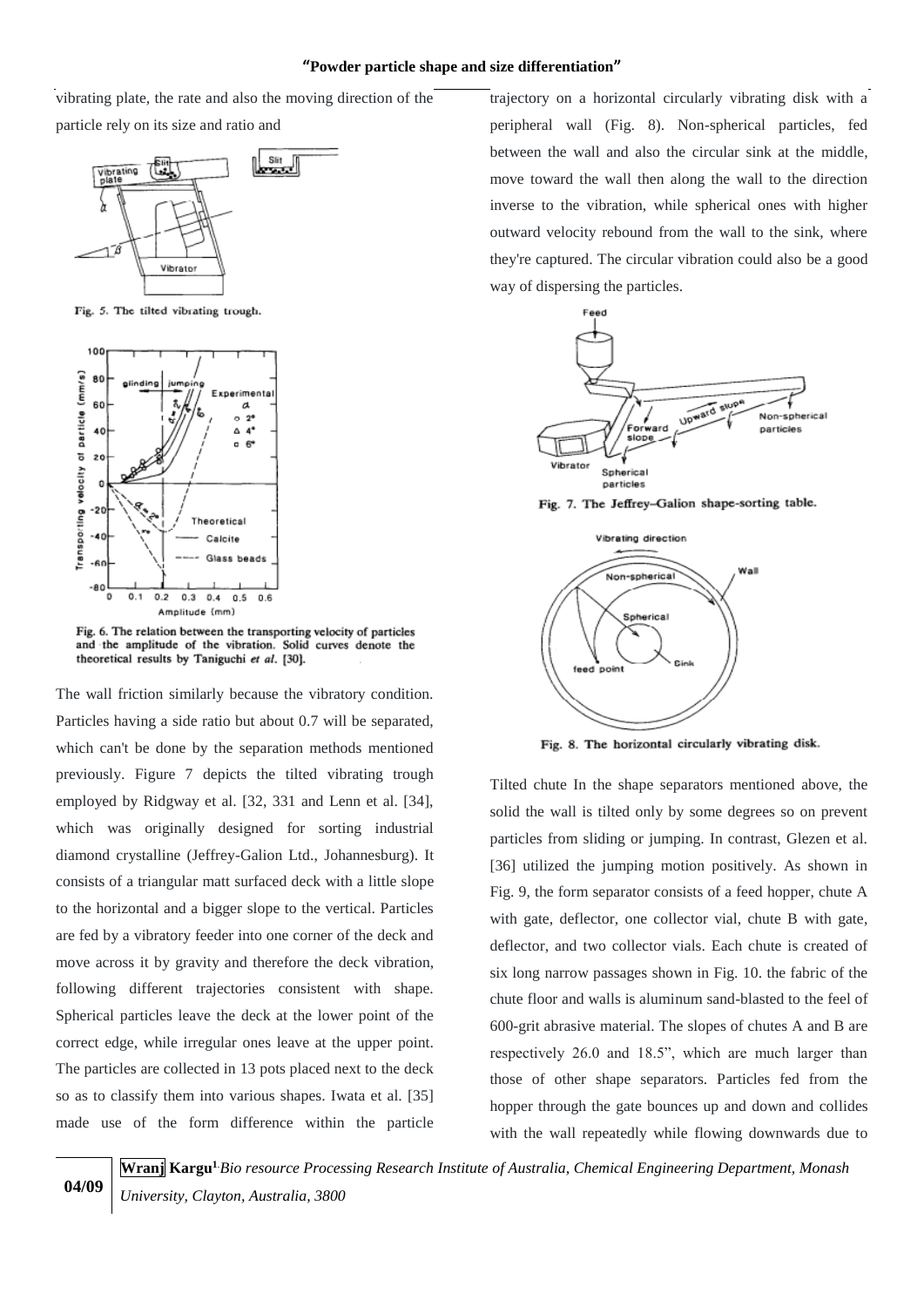gravity. Flatter particles are unlikely to bounce and skill higher friction on the wall that the descending velocity becomes lower. Particles that traverse chute A in additional than 10.3 s are classified as tabular; particles that traverse chute A in but 10.3 s and traverse chute B in but 12.5 s are classified as spherical, and therefore the others as intermediate. it's said that the device is applicable to any particle larger than 0.35 mm.







Fig. 10. Chute battery.

**05/09**

S Shape separation by sieves Shape dependency on the time required for a particle to have a mesh aperture has been reported [37-43]. Because the particle elongation increases, for example, the passage time increases because the elongated particle takes a protracted time to vary its orientation and tolerate the mesh aperture. The relation between the particle shape and therefore the passage time has been investigated by Ludwick et al. [38], Roberts et al. [39], Endoh et al. [41, 42, and Nakayama et al. [43]. Endoh et al. [41, 42 concluded that the speed for a cylindrical particle to suffer the oblong mesh screen is inversely proportional to the cubic power of the particle elongation (length) /(diameter). The passage rate, however, is additionally suffering from the operational conditions of sieves like the vibratory waveform and also the shape of the sieve opening. Hence, the relation between the particle shape and therefore the passage rate is set experimentally. Although this separation method is often applied to a good range of particle sizes, very cheap limit may exist due to the choking of the particles on the screen. The particle size should be made more uniform than that within the shape separators of the tilted plate type. a combination of spheres and elongated or flat particles, also as a mix of elongated particles, is also easily separated by this method.

### **TILTED VIBRATING SCREEN**

Figure 11 depicts the form separator reported by Hsyung et al. [44] and Monts et al. 1451 which consists of an inclined screen, particle collectors aligned under the screen, an oscillator, an amplifier, and a vibrator. Particles fed onto the upper end of the screen flow down by gravity and vibration. Spherical particles prone to withstand the screen are collected upstream while elongated ones flow toward the lower end and are collected. The relation between the gap from the feed point and also the average shape of particles collected at the corresponding distance is shown in Fig. 12, where VAR denotes the moment of the radius of the particle profile about its centroid [46]



Fig. 11. The tilted vibrating screen.

vibrating stacked screens Meloy et al. [47, 481 and Clark et al. [49] proposed a brand new device to live the form distribution of particles. The device, called a sieve-cascado graph, consists of a stack of identical screens placed in an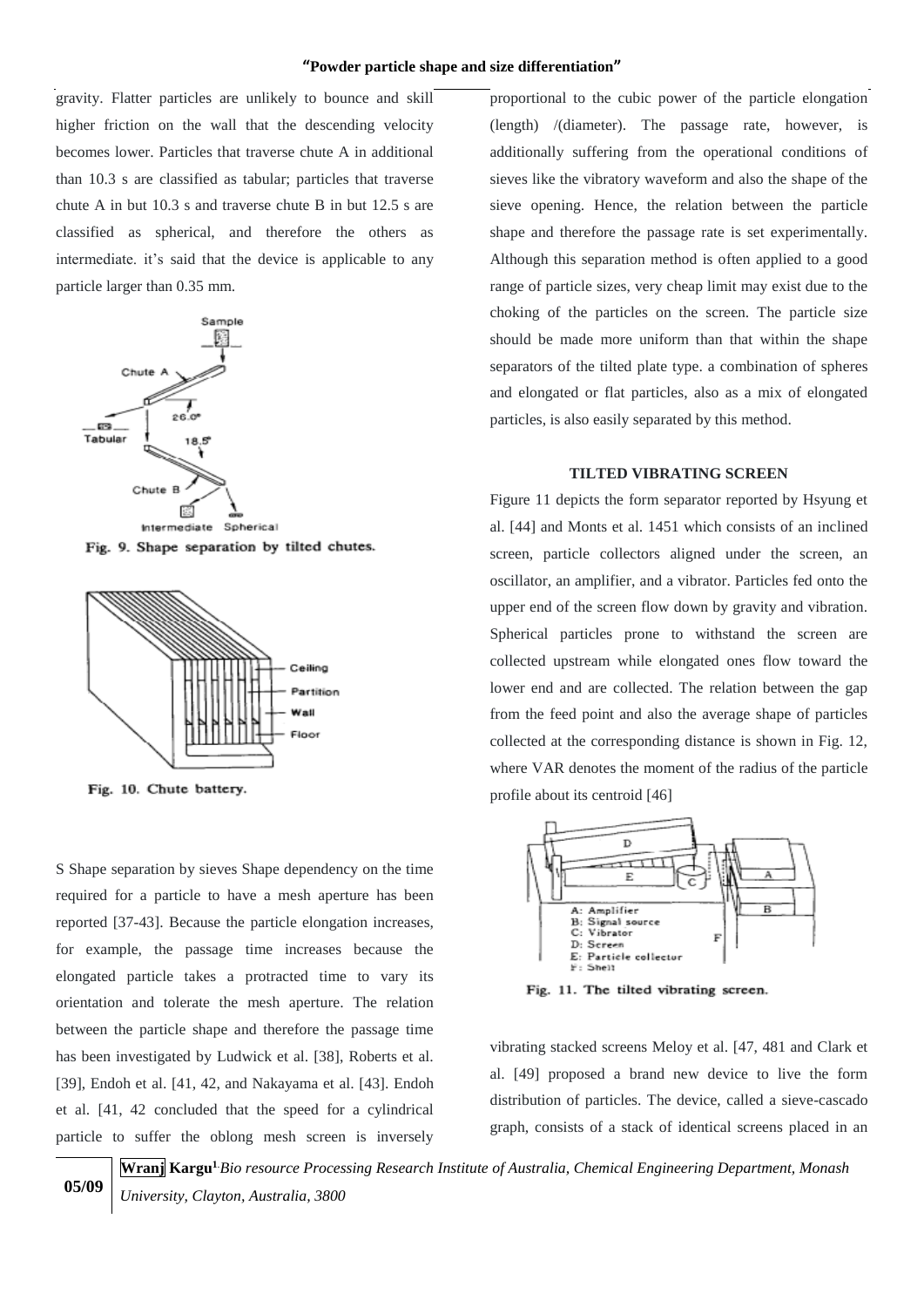exceedingly sieve shaker (see Fig. 13 [49]). The stack of 20 sieves is employed [47-49]. Previously sieved sample particles are poured into the highest sieve and also the shape distribution is decided by measuring the rate of flow of the particles at the underside sieve. As shown in Fig. 14 [49], the continuance of spherical particles within the stack is way but that of elongated ones, in order that the mixture of those particles will be separated. Whether or not the form difference is little, increasing the amount of sieves gives rise to a rise within the separation efficiency. As will be seen from its separation mechanism,

Only the batch operation is applicable. Orr [50] investigated the particle flow through a vibrating vertical column loosely filled with glass beads to work out the influence of the particle size and shape on the speed of passage. The continuance of particles is also associated with the space traveled by the particles through the column also because the particle size and shape and also the void size. the tactic might also be used for the form separation of particles. Rotating cylindrical sieve A rotating cylindrical sieve is employed for separating elongated zinc particles on the premise of the ratio [51, 521. The particles fed into the horizontal drum are separated per duration. Longer particles are collected at a later period of your time. it should be a merit of the sieve drum that in the operation, lodged particles can easily be removed. Continuous separation may be conducted by tilting the sieve, where the particles continuously fed from the upper end of the drum are separated consistent with the ratio [511. Particle holding or adhesion methods Sano et al. [53, 541 recently developed a replacement shape separator. As shown in Fig. 15, the separator consists of a drum with circular holes of 0.3 mm in diameter, whose inside is split into the inhaling section A and therefore the exhaling section D. Particles fed from the hopper are spread on the drum and survived the holes by the air suction as shown within the magnified figure. Spherical particles are held more tightly than non-spherical ones due to the narrower gap between the particle and therefore the hole. Making use of the difference within the particle

holding force, particles may be separated in step with shape. The non-spherical particles are dismissed by brush B and picked up into reservoir C while the spherical ones are carried to section D, blown off, and picked up into reservoir E. The separation accuracy is decided by the suction pressure in section A. By keeping the pressure above 20 mmH, O, the mixture of spherical glass beads and nonspherical crushed ones of #40 \_ #45 in size was efficiently separated. The surface roughness of particles similarly as their elongation or flatness may affect the performance of the form separator. The adhesion force of particles to a solid wall increases with increasing particle sphericity at a relentless humidity, as reported by Sano et al. [55] (see Fig. 16), in keeping with whom the adhesion force of irregular particles onto the solid wall is unstable as a result of the little effective contact area. Sano et al. [56] devised a shape separator shown in Fig. 17 which utilizes the form dependency of the particle adhesion force. A glass cylinder of 0150~ 120 mm is rotated at 4 rpm and vibrated by an electrical magnet with an amplitude of 0.35 mm and a frequency of fifty Hz. The mixture of spherical and nonspherical glass beads fed from a hopper is spread on the cylinder. The non-spherical particles crumple into reservoir ages the spherical ones carried on the cylinder are brushed aside and picked up into reservoir B. Since the humidity and also the temperature affect the adhesion force, they need to be adjusted so on make it large It should be noted that the form separator can efficiently separate particles smaller than 100 pm in diameter. The separation performance is sensitive to the humidity and temperature of the atmosphere and therefore the contamination of the cylinder wall therefore the operation is incredibly hard in practice, though this is often a general problem encountered in any process managing fine particles. Settling velocity methods Particles settling in an exceedingly fluid experience the drag force. The coefficient of drag C depends on the particle shape likewise because the particle Reynolds number Re as shown in Fig. 19 [57]. For a spherical particle settling under Stokes' condition ( $\text{Re}$  -=z 1), Davies [58] theoretically obtained the relation between the ratio of the spheroid and

**06/09**

**Wranj Kargu<sup>1</sup>**.*Bio resource Processing Research Institute of Australia, Chemical Engineering Department, Monash* 

*University, Clayton, Australia, 3800*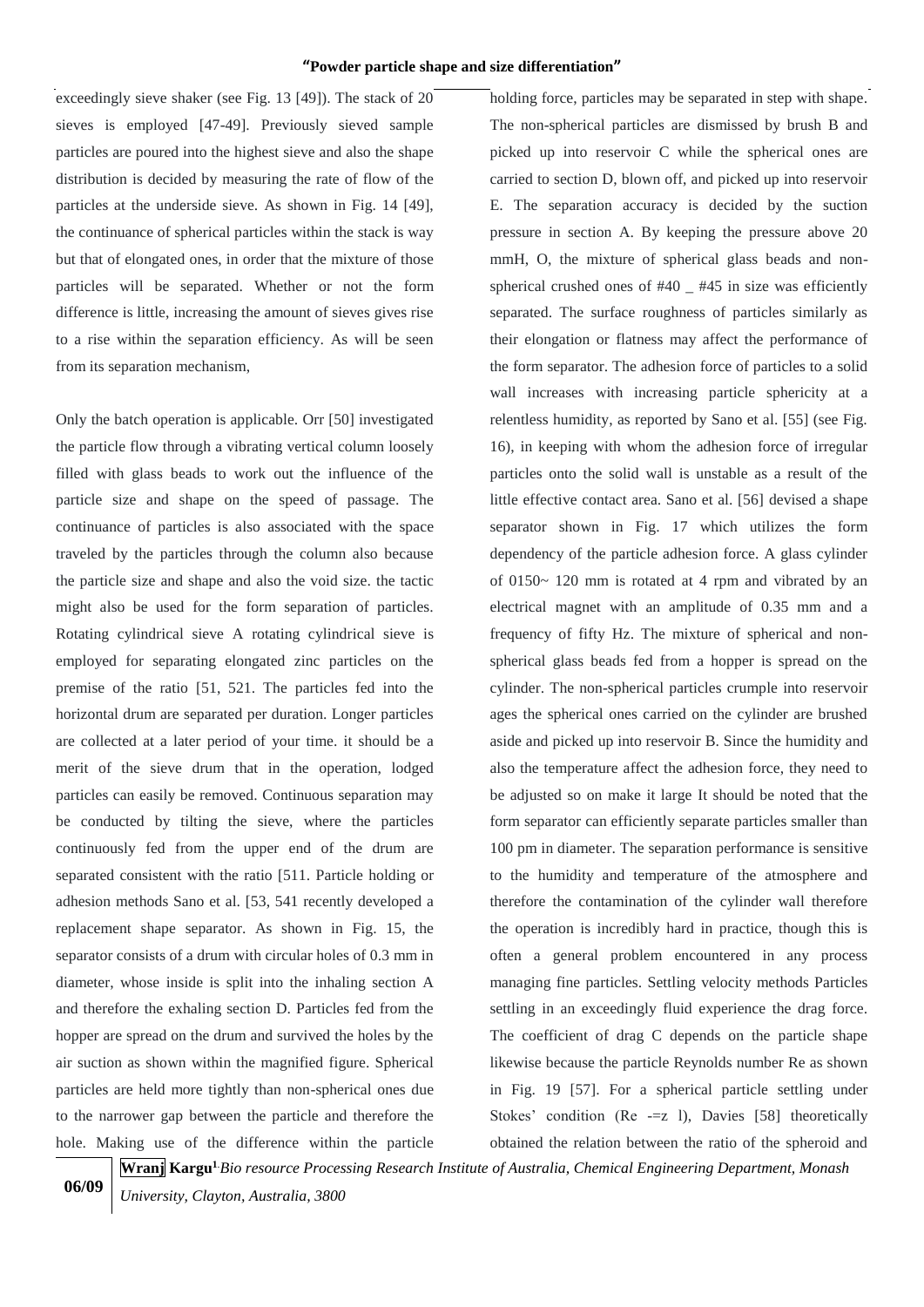therefore the dynamic shape factor K as depicted in Fig. 20 where  $K = VJV$ ,  $R = (major axis)/(minor axis)$ , V is that the velocity of a sphere of the identical volume because the spheroid and V is that the velocity of the spheroid. As may be seen in Fig. 19, the speed becomes smaller for the flatter or elongated particle with the identical volume. Hence, the particles is separated consistent with the difference within the settling velocity. It should be noted that a spherical particle doesn't always settle faster than a non-spherical one whether or not it's the identical size because the settling velocity of the particle depends not only on the coefficient of drag but also on the mass and projected area within the settling direction. within the Stokes region, the settling velocity becomes smaller for particles with irregular surfaces [58]. The effect of the particle orientation caused by the speed gradient can't be ignored within the flowing fluid. the tiniest size separable is proscribed by the formation of colloids or agglomerates. in essence, particles of some PMs in size will be separated. Figure 21 shows the form separator developed by Murali et al. [59]. It consists of an oblong channel B, a pump J, a sump H, and a fine wire mesh D to rectify the flow direction.

Sample particles funneled into the liquid at a brief distance from the mesh rectifier settle along some trajectory to the underside of the channel, where they're collected in funnels E and removed in an exceedingly batch or continuous mode. A binary mixture of round (mustard seeds) and nonspherical (silica gel) particles, both of which are sieved to the typical size of 1.5 mm, is separated.

Typical results are listed in Table 1. Most non-spherical particles are collected within the first funnel, and spherical ones within the downstream funnels, mainly within the second. The recovery efficiency of every particle and therefore the overall separation efficiency are addicted to the flow of water and also the height of the feed funnel. the efficiency is comparable that of the tilted rotating disk separator devised by Aravamudhan et al. [18] who used the identical particles. The apparatus might be improved to realize more accurate separation of the particle shape by setting variety of narrower funnels on the channel floor. The hydroclone was recently used for the form separation of fine particles with a diameter lo- 100 pm. Conclusions Fig. 21. Basic construction of the continual settler: A=feed funnel; B=channel; C=inlet for liquid; D =rectifier mesh; E= collection funnels;  $F = V$ -notch weir;  $G =$  liquid outlets;  $H =$ sump;  $J =$  circulation pump. TABLE 1. Results of shape separation of binary mixtures of spherical and non-spherical particles using the continual settler flow Collection (g) (cm' s-l) First funnel Second funnel Spherical Non-spherical Spherical Non-spherical 285.2 5 17 12 8 281.5 3.5 20.5 9.5 2.5 277.7 6 21 14 8 253.6 4 17 11 5 240.4 11 23.5 8 3 223.2 5.5 21 7 4 216.6 8 30 6.5 2 203.9 8 22 6.5 1.5 185.2 8 24 6.5 1.5 138.8 10 23 4 0.3 127.8 7 23 2.5 0.6 106.4 7 19 4 0 Feed rate  $=2.0$  gs -'; feed amount=50 g; feed ratio 1:l; feed at the water surface. in funnels E and removed in a very batch or continuous mode. A binary mixture of round (mustard seeds) and non-spherical (silica gel) particles, both of which are sieved to the common size of 1.5 mm, is separated. Typical results are listed in Table 1. Most non-spherical particles are collected within the first funnel, and spherical ones within the downstream funnels, mainly within the second. The recovery efficiency of every particle and also the overall separation efficiency are addicted to the rate of flow of water and also the height of the feed funnel. the general efficiency is comparable that of the tilted rotatingdisk separator devised by Aravamudhan et al. [18] who used the identical particles. The apparatus may be improved to realize a more accurate separation of the particle shape by setting variety of narrower funnels on the channel floor. The hydroclone was recently used for the form separation of fine particles with a diameter lo- 100 pm and blocky mica particles were separated from flaky ones [60]. Various shape separators proposed to date are summarized and compared. The separation performance of the form separators has been explained by employing a single shape descriptor measured from one direction despite the actual fact that the particles are separated on the premise of the three-dimensional form and various physical properties. Hence, the difference within the performance

**07/09**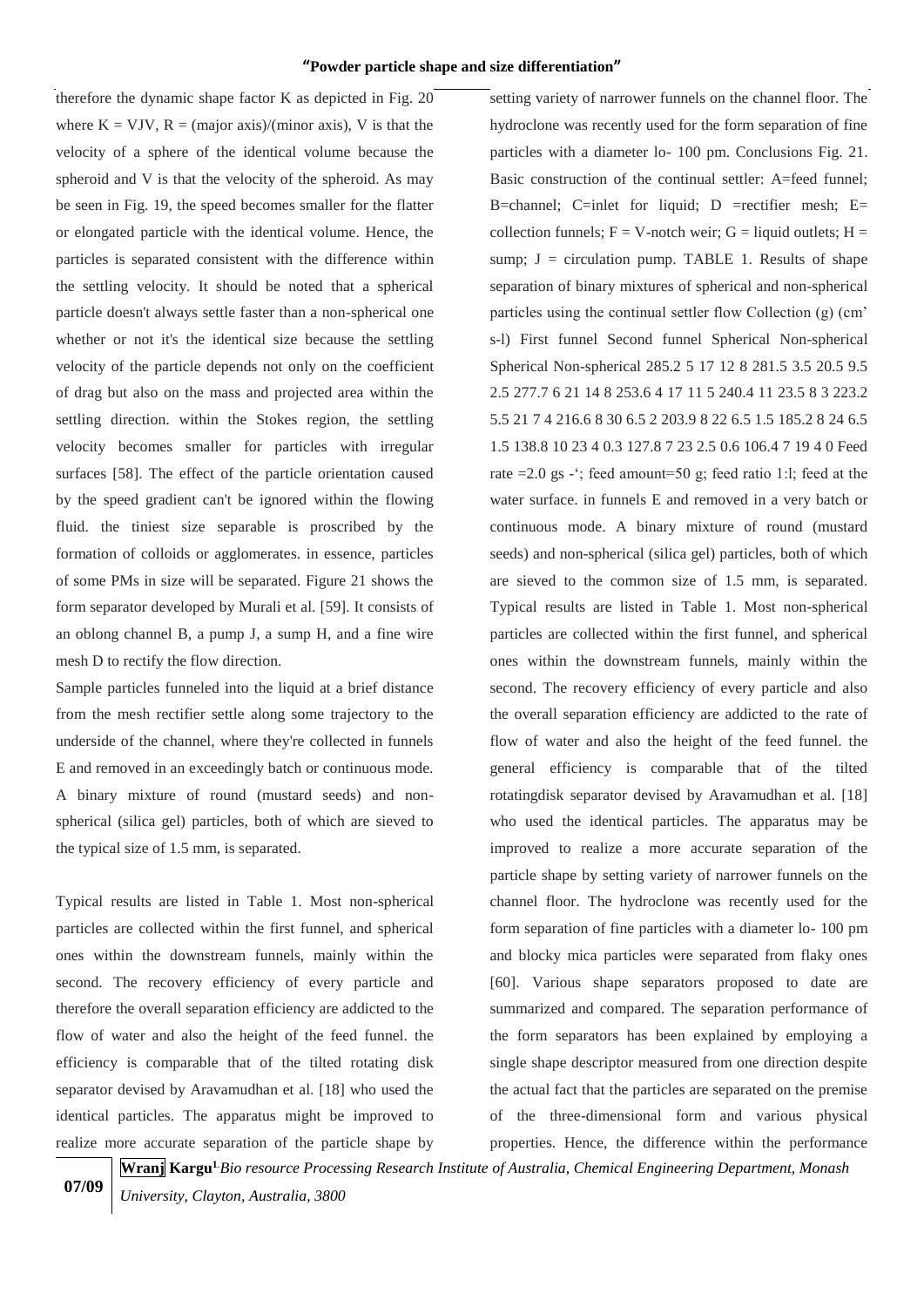between shape separators remains unknown so it's impossible to decide on the simplest method whether or not the form characteristics of particles are given. Although the authors tried to elucidate the features of every shape separator, most descriptions maybe just a presumption. For practical applications, the features and merits of every separation method should be specified more clearly. Using the form separators proposed to date, a large range of particles is separated. However, new separation techniques supported a unique principle should be developed so as to unravel extensive problems within the shape separation of particles. The high-speed shape separation of particles with sizes but 100 pm is also important for practical applications.

## **REFERENCES**

- 1. J. K. Beddow, Chem. Eng., 10 (1981) 7.
- 2. J. K. Beddow, Particle characterization in Technology, vol. 2, CRC Press, Boca Raton, FL, 1984.
- 3. K. Yamamoto and M. Sugimoto, .I. Sot. Powder Technol. Jpn., 22 (1985) 3.
- 4. M. Nakagawa, M. Furuuchi, M. Yamahata, K. Gotoh and J. K. Beddow, Powder Technol., 44 (1985) 195.
- 5. M. Furuuchi, E. Ohno and K. Gotoh, A&. Powder TechnoZ., I (1990) 89.
- 6. K. Shinohara, Powder Technol., 48 (1986) 15.
- 7. F. G. Carpenter and V. R. Deitz, J. Res. Nat. Eur. Stand., 47 (1951) 139.
- 8. G. S. Riley, Powder Technol., 2 (1968/69) 315.
- 9. E. Klar, Powder Technol., 3 (1969/70) 313.
- 10. M. Sugimoto and K. Yamamoto, .I. Res. Ass. Powder Technol. Jon., 8 (1971) 35.
- 11. M. Sugimoto; K. Yamamoto and J. C. Williams, J. Chem. Eng. Jpn., 10 (1977) 137. K. Yamamoto and M. Sugimoto, .I. Sot. Powder Technol. Jpn.,
- 12. K. Yamamoto and M. Sugimoto, .I. Sot. Powder Technol. Jpn., 16 (1979) 521. S. Endoh, Y. Kuga,
- 13. J. Koga and K. Yamaguchi, Kagaku Kogaku Ronbunshu, 8 (1982) 476. S. Endoh and K. Yamaguchi, J. Chem. Eng. Jpn., I7 (1984) 21. K.
- 14. Yamamoto and M. Sugimoto, J. Sot. Powder Technol. Jpn., 22 (1985) 626.
- 15. (1979) 521. S. Endoh, Y. Kuga, J. Koga and K. Yamaguchi, Kagaku Kogaku Ronbunshu, 8 (1982) 476. S. Endoh and K. Yamaguchi, J. Chem. Eng. Jpn.,
- **16.** (1984) 21. K. Yamamoto and M. Sugimoto, J. Sot. Powder Technol. Jpn., 22 (1985) 626.
- **17.** K. Yamamoto and M. Sugimoto, .I. Sot. Powder Technol. Jpn., 22 (1985) 813.
- **18.** K. Viswanathan, S. Aravamudhan and B. P. Mani, Powder Technol., 39 (1984) 83. S. Aravamudhan, N. Premkumar, S. S. Yerrapragada, B. P. Mani and K. Viswanathan, Powder Technot., 39 (1984) 93.
- 19. M. Sugimoto, Funsai, 31 (1987) 40.
- 20. K. Yamamoto, T. Tsukada and M. Sugimoto, J. Sot. Powder Technol. Jpn., 26 (1989) 12.
- 21. K. Yamamoto and M. Sugimoto, Proc. Spring Meet. Sot. Powder Technol. Jpn., Kyoto, May 30- 31, 1989, pp. 18.
- 22. H. Ohya, S. Endoh, M. Yamamoto, H. Iwata and H. Nakamura, Proc. Spring. Meet. Sot. Powder Technol. Jpn., Kyoto, 1991, pp. 183.
- 23. M. Furuuchi and K. Gotoh, Proc. 15th Fine Particle Sot. Meet., Orlando, FL, July 28-31, 1984, pp. 74.
- 24. M. Furuuchi, E. Ohno and K. Gotoh, Adv. Powder Technol., 1 (1990) 101.
- 25. B. Waldie, Powder Technol., 7 (1973) 244.
- 26. M. Furuuchi, M. Nakagawa, M. Suzuki, M. Tsuyumine and K. Gotoh, Powder Technol., 50 (1987) 137.
- 27. M. Furuuchi and IL Gotoh, Powder Technol., 54 (1988) 31.
- 28. Ph. H. Kuenen, Developments in Sedimentology, vol. 1, Elsevier, Amsterdam, 1964, pp. 207.